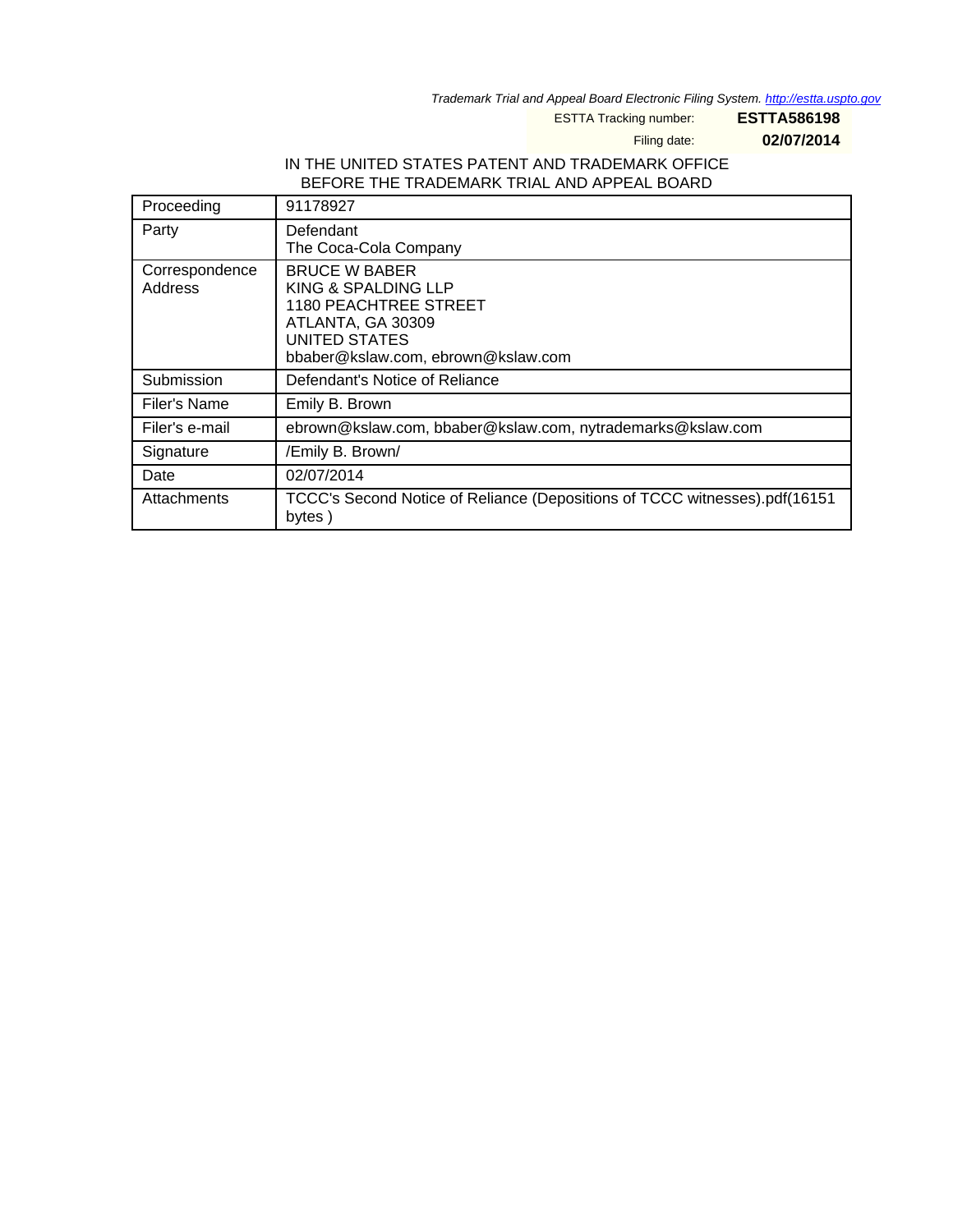## BEFORE THE TRADEMARK TRIAL AND APPEAL BOARD

| ROYAL CROWN COMPANY, INC.<br>and DR. PEPPER/SEVEN UP, INC., |             | <b>Consolidated Proceedings:</b>                                                                         |
|-------------------------------------------------------------|-------------|----------------------------------------------------------------------------------------------------------|
| Opposers,                                                   |             | OPPOSITION NO. 91178927<br>OPPOSITION NO. 91180771<br>OPPOSITION NO. 91180772                            |
| V.<br>THE COCA-COLA COMPANY,                                |             | OPPOSITION NO. 91183482<br>OPPOSITION NO. 91185755<br>OPPOSITION NO. 91186579<br>OPPOSITION NO. 91189847 |
| Applicant.                                                  |             | OPPOSITION NO. 91190658                                                                                  |
|                                                             | $-$ and $-$ |                                                                                                          |
| THE COCA-COLA COMPANY,                                      |             |                                                                                                          |
| Opposer,                                                    |             |                                                                                                          |
| $V_{\cdot}$                                                 |             | OPPOSITION NO. 91184434                                                                                  |
| ROYAL CROWN COMPANY, INC.<br>and DR. PEPPER/SEVEN UP, INC., |             |                                                                                                          |
| Applicants.                                                 |             |                                                                                                          |

#### THE COCA-COLA COMPANY'S SECOND NOTICE OF RELIANCE ON ADDITIONAL PORTIONS OF DISCOVERY DEPOSITIONS OF THE COCA-COLA COMPANY WITNESSES

The Coca-Cola Company ("TCCC"), by and through its undersigned counsel and

pursuant to and in accordance with Rules 2.120 and 2.122 of the Trademark Rules of

Practice, hereby serves notice that it will rely on the documents listed and identified

below in connection with the above-captioned proceedings.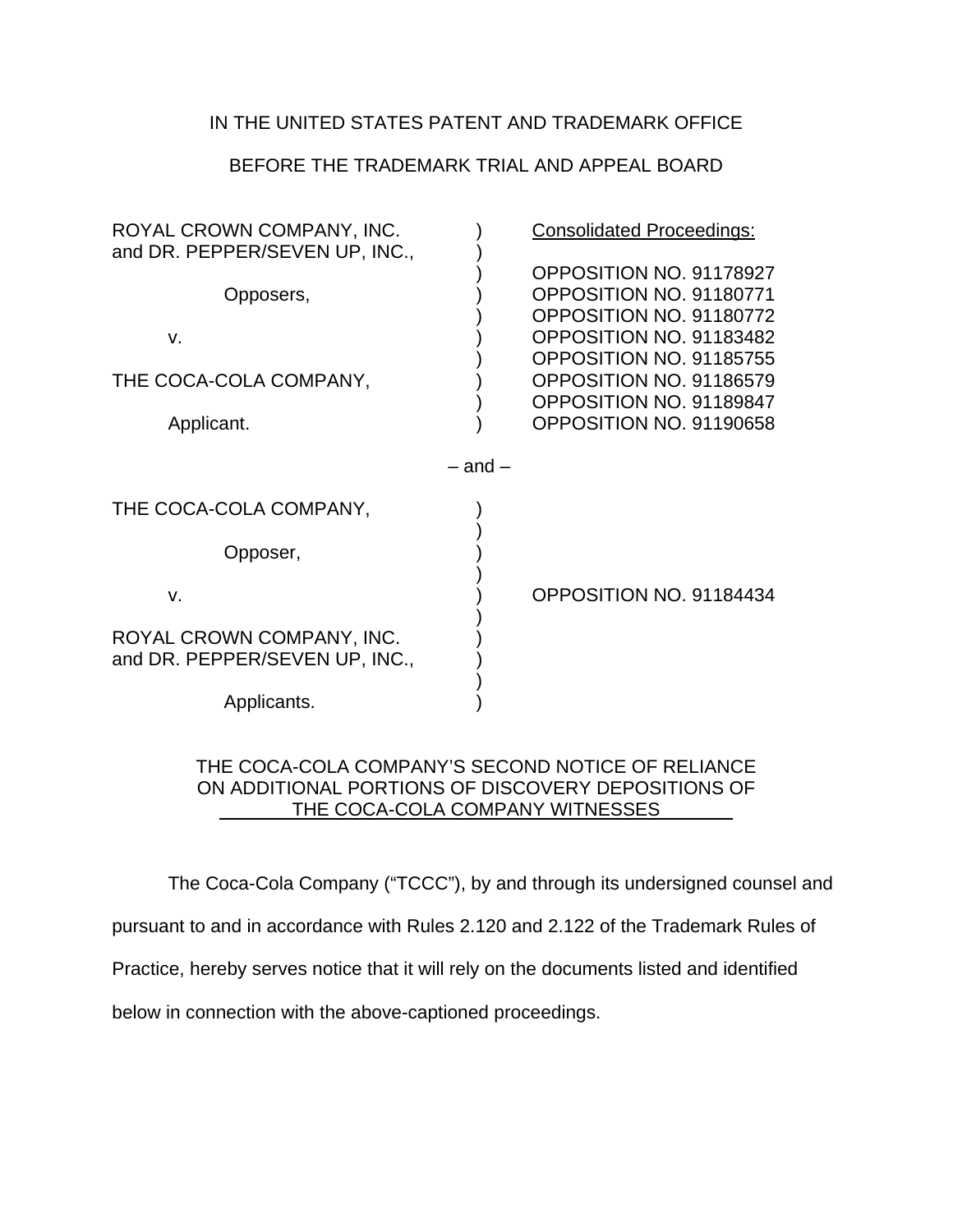## Discovery Depositions

 1. Additional portions, identified below, of the discovery deposition of William Herbert Gray, IV of TCCC, taken on May 28, 2008.

Royal Crown Company, Inc. and Dr. Pepper/Seven Up, Inc. (collectively, "RC")

identified only portions of the referenced deposition in "Opposers' Second Notice of

Reliance on Deposition Testimony," which RC filed on December 23, 2013. TCCC

identifies additional portions of the referenced deposition which should be considered so

that the portions offered by RC are not misleading.

The additional portions are attached as TCCC Exhibit 305.

page 63 -- lines 23-25 page 64 -- lines 1-2; 14-22 page 88 -- lines 16-25 page 105 -- lines 11-25: Trade Secret / Commercially Sensitive page 106 -- lines 11-17 page 107 -- lines 1-16: Trade Secret / Commercially Sensitive page 123 -- lines 9-22

 2. Additional portions, identified below, of the discovery deposition of Russell W. Baker of TCCC, taken on May 28 and 29, 2008.

RC identified only portions of the referenced deposition in "Opposers' Second

Notice of Reliance on Deposition Testimony," which RC filed on December 23, 2013.

TCCC identifies additional portions of the referenced deposition which should be

considered so that the portions offered by RC are not misleading.

The additional portions are attached as TCCC Exhibit 306.

May 29, 2008:

 page 165 -- lines 22-25: Highly Confidential page 166 -- lines 1-3: Highly Confidential page 230 -- lines 5-25 page 231 -- line 1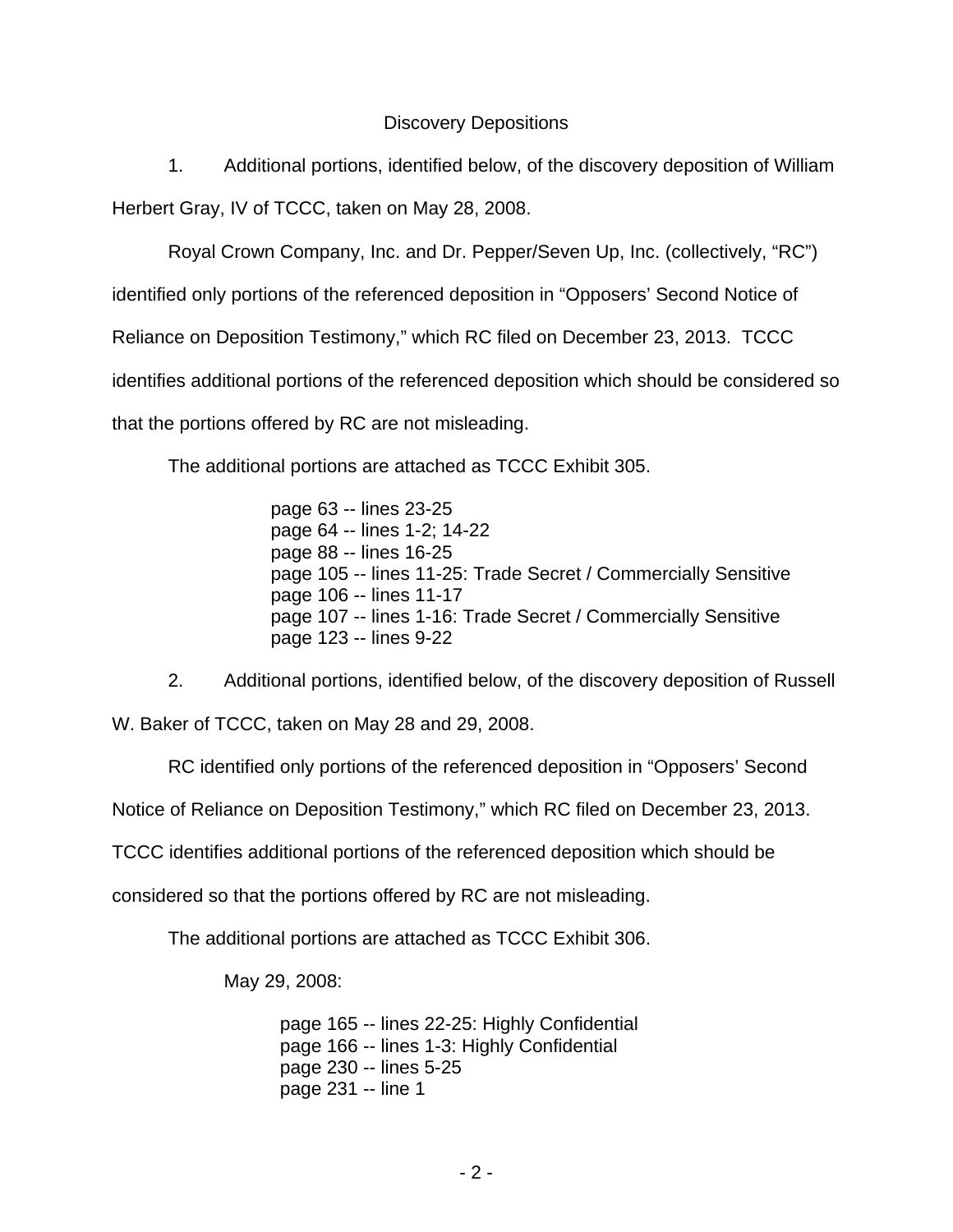3. Additional portions, identified below, of the discovery deposition of Maurice Cooper, II of TCCC, taken on May 29, 2008.

RC identified only portions of the referenced deposition in "Opposers' Second Notice of Reliance on Deposition Testimony," which RC filed on December 23, 2013. TCCC identifies additional portions of the referenced deposition which should be considered so that the portions offered by RC are not misleading.

The additional portions are attached as TCCC Exhibit 307.

 page 31 -- lines 8-18 page 46 -- lines 13-25 page 47 -- Trade Secret / Commercially Sensitive

 The depositions of Messrs. Gray, Baker and Cooper have been designated confidential in accordance with the Protective Order entered in these proceedings. The additional portions identified above are therefore submitted under seal in accordance with the Protective Order.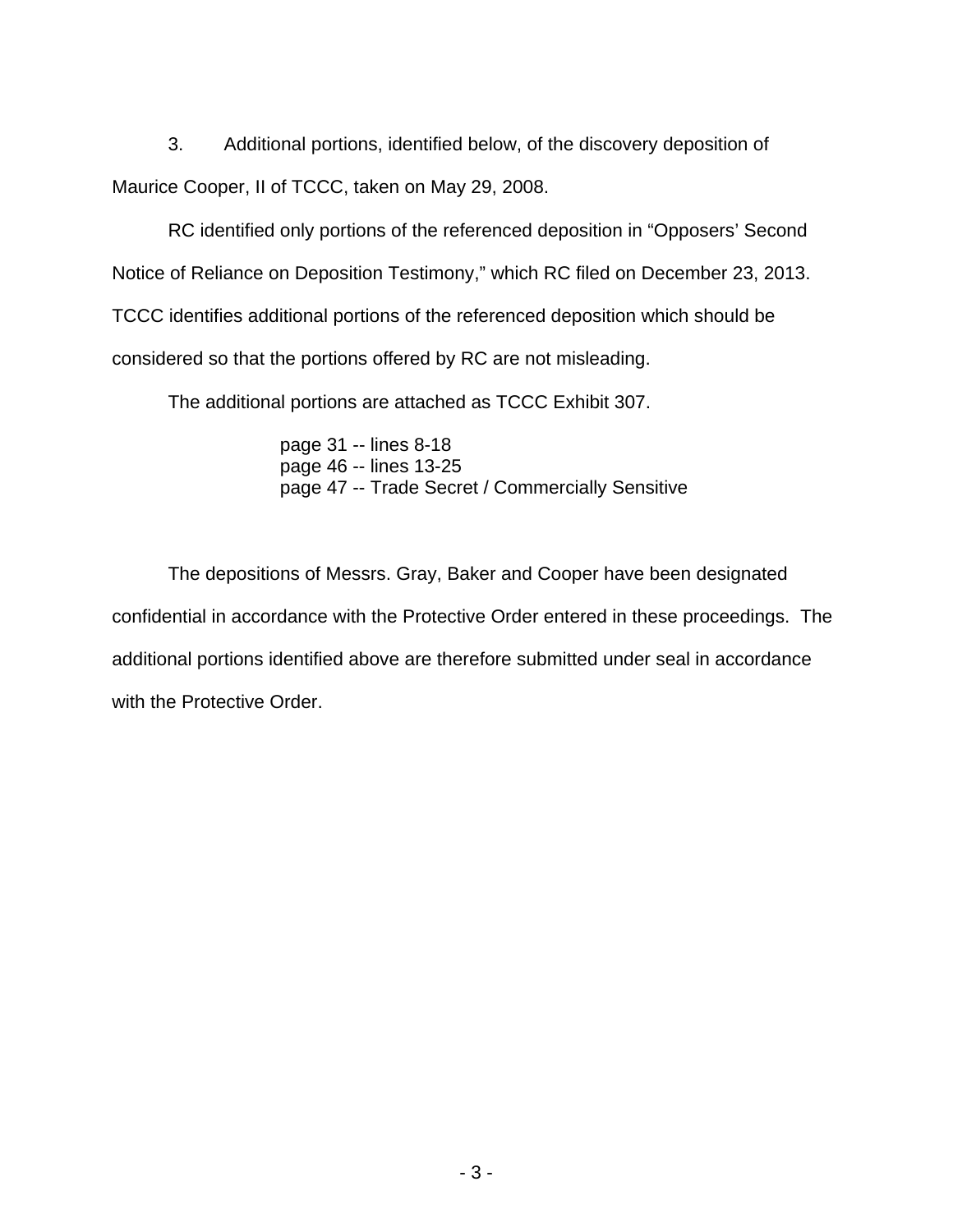Dated: February 7, 2014

Respectfully submitted,

KING & SPALDING LLP

/Emily B. Brown/

 Bruce W. Baber Emily B. Brown

1180 Peachtree Street, N.E. Atlanta, Georgia 30309 Telephone: (404) 572-4600 Facsimile: (404) 572-5145

Attorneys for Applicant THE COCA-COLA COMPANY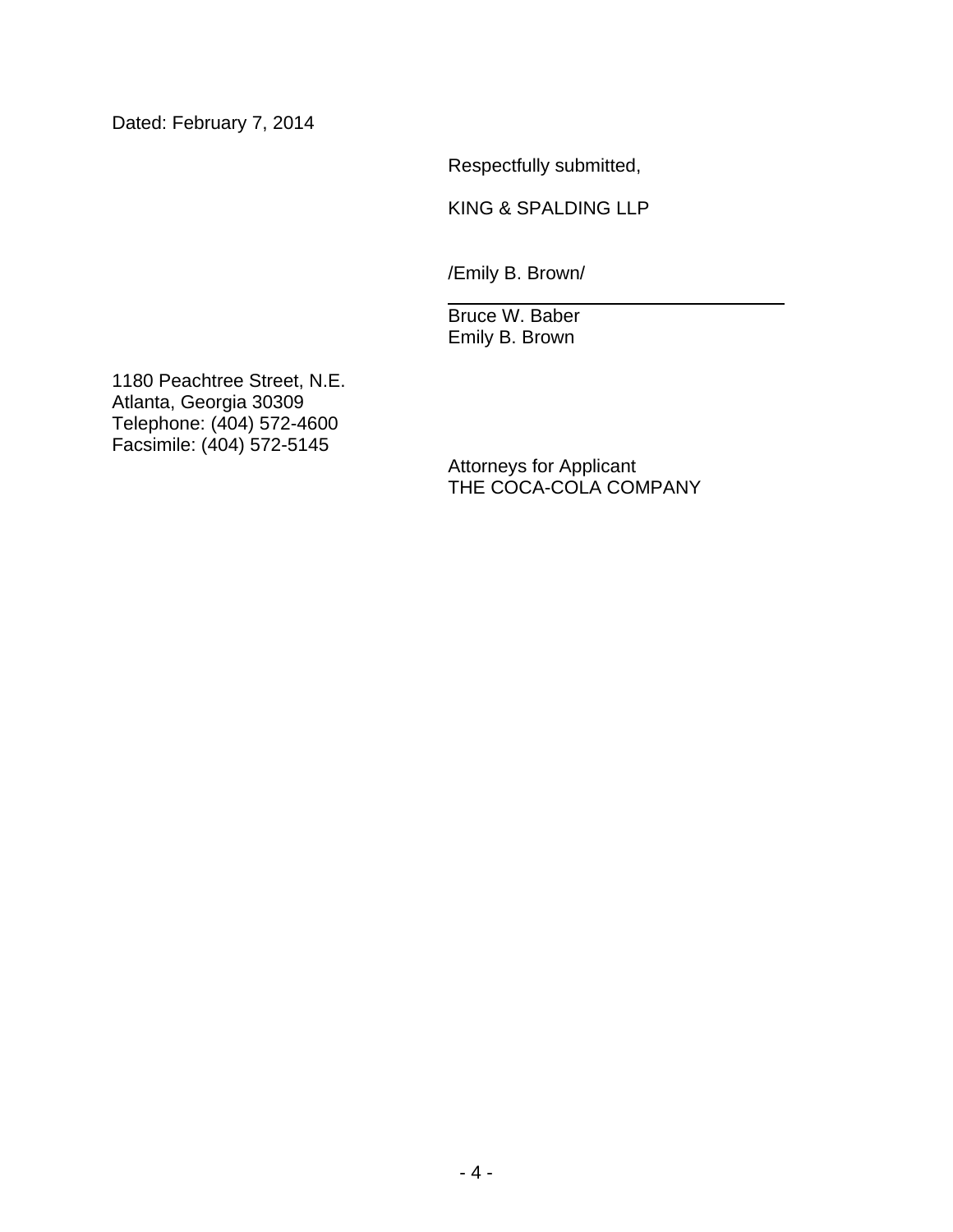#### BEFORE THE TRADEMARK TRIAL AND APPEAL BOARD

| ROYAL CROWN COMPANY, INC.<br>and DR. PEPPER/SEVEN UP, INC., |             | <b>Consolidated Proceedings:</b>                                                                         |
|-------------------------------------------------------------|-------------|----------------------------------------------------------------------------------------------------------|
| Opposers,                                                   |             | OPPOSITION NO. 91178927<br>OPPOSITION NO. 91180771<br>OPPOSITION NO. 91180772                            |
| V.<br>THE COCA-COLA COMPANY,                                |             | OPPOSITION NO. 91183482<br>OPPOSITION NO. 91185755<br>OPPOSITION NO. 91186579<br>OPPOSITION NO. 91189847 |
| Applicant.                                                  |             | OPPOSITION NO. 91190658                                                                                  |
|                                                             | $-$ and $-$ |                                                                                                          |
| THE COCA-COLA COMPANY,                                      |             |                                                                                                          |
| Opposer,                                                    |             |                                                                                                          |
| V.                                                          |             | OPPOSITION NO. 91184434                                                                                  |
| ROYAL CROWN COMPANY, INC.<br>and DR. PEPPER/SEVEN UP, INC., |             |                                                                                                          |
| Applicants.                                                 |             |                                                                                                          |

# TCCC EXHIBIT 305 CONFIDENTIAL FILED UNDER SEAL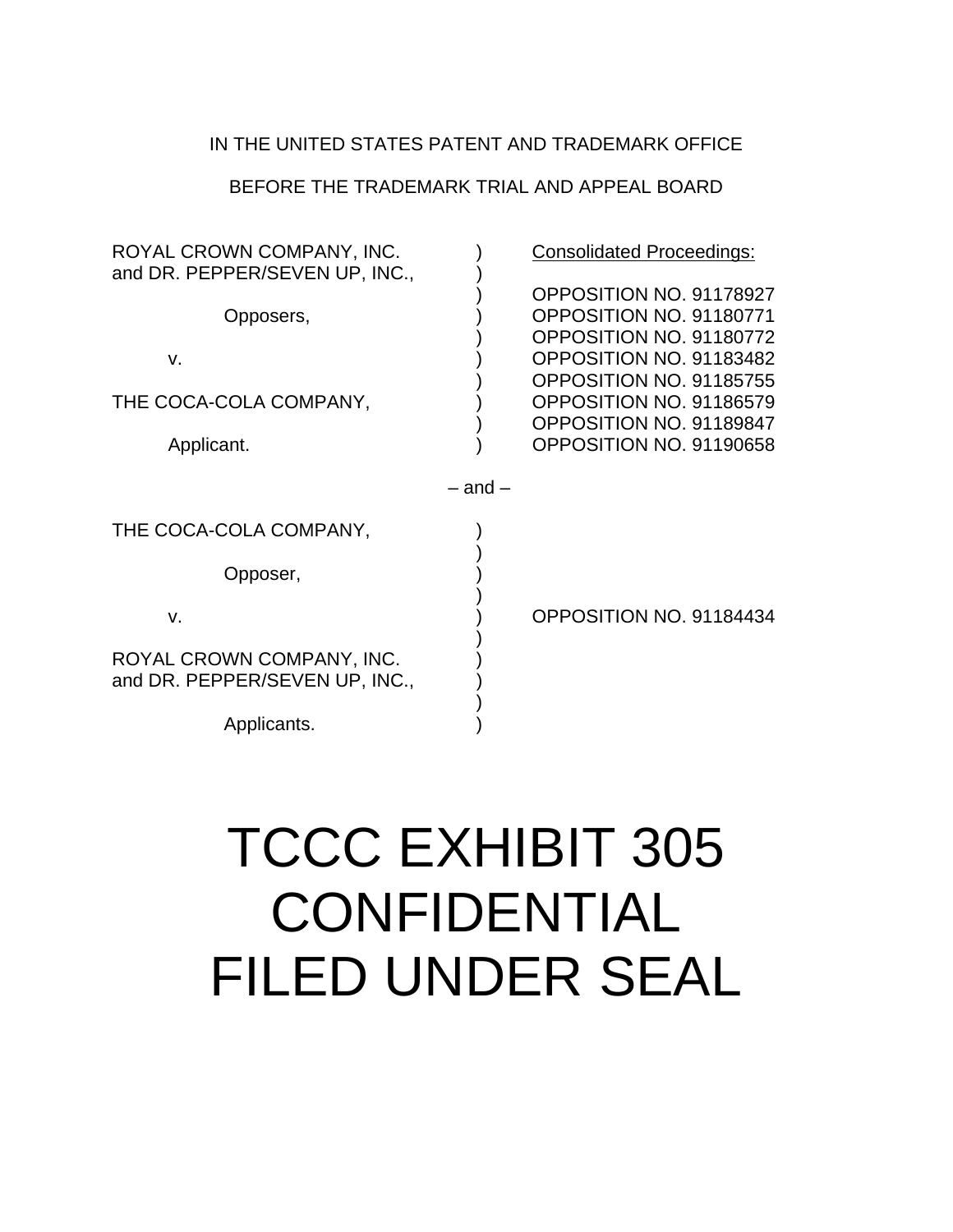## BEFORE THE TRADEMARK TRIAL AND APPEAL BOARD

| ROYAL CROWN COMPANY, INC.<br>and DR. PEPPER/SEVEN UP, INC., |             | <b>Consolidated Proceedings:</b>                                                                         |  |
|-------------------------------------------------------------|-------------|----------------------------------------------------------------------------------------------------------|--|
| Opposers,<br>V.                                             |             | OPPOSITION NO. 91178927<br>OPPOSITION NO. 91180771<br>OPPOSITION NO. 91180772<br>OPPOSITION NO. 91183482 |  |
| THE COCA-COLA COMPANY,<br>Applicant.                        |             | OPPOSITION NO. 91185755<br>OPPOSITION NO. 91186579<br>OPPOSITION NO. 91189847<br>OPPOSITION NO. 91190658 |  |
|                                                             | $-$ and $-$ |                                                                                                          |  |
| THE COCA-COLA COMPANY,                                      |             |                                                                                                          |  |
| Opposer,                                                    |             |                                                                                                          |  |
| V.                                                          |             | OPPOSITION NO. 91184434                                                                                  |  |
| ROYAL CROWN COMPANY, INC.<br>and DR. PEPPER/SEVEN UP, INC., |             |                                                                                                          |  |
| Applicants.                                                 |             |                                                                                                          |  |

# TCCC EXHIBIT 306 CONFIDENTIAL FILED UNDER SEAL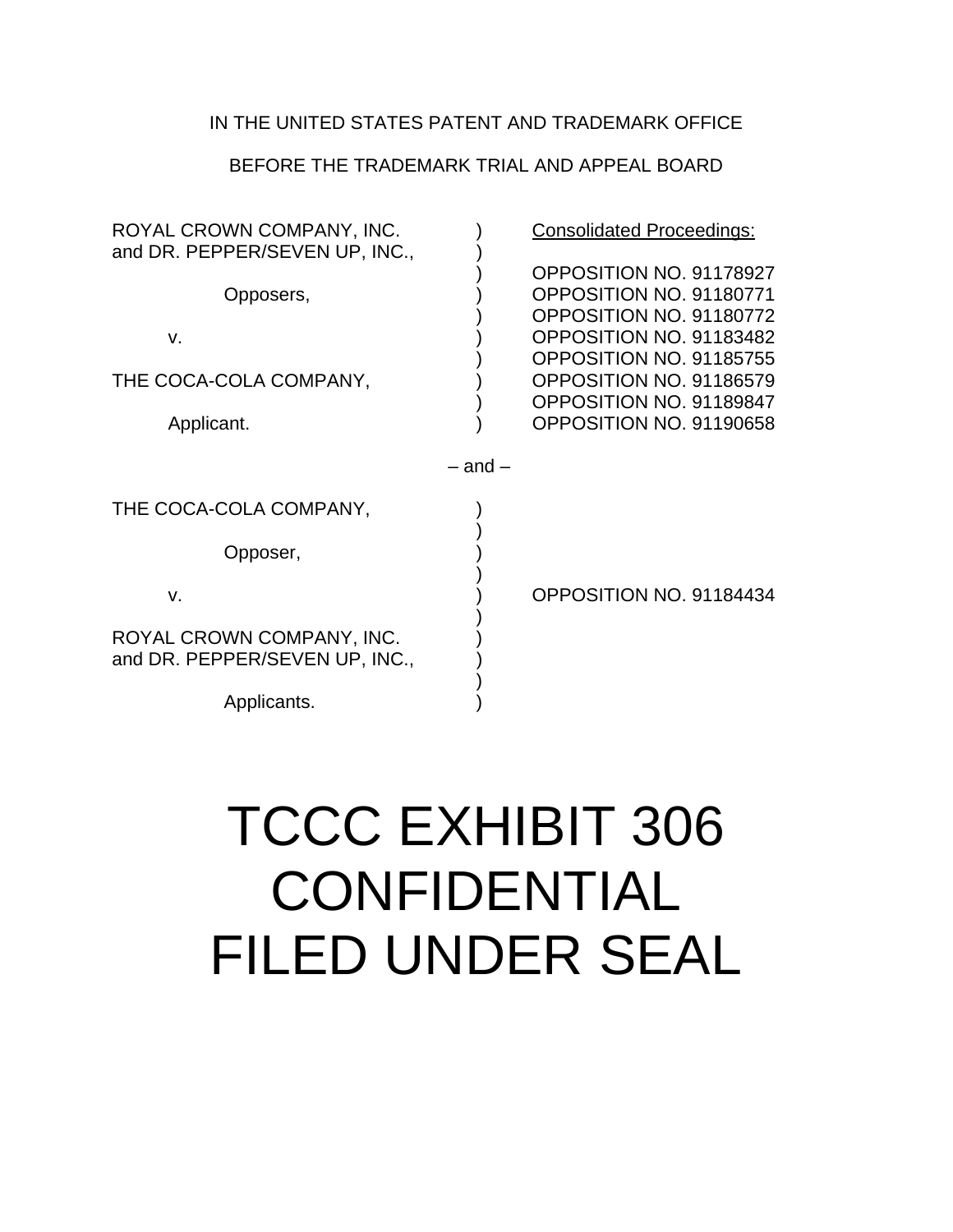## BEFORE THE TRADEMARK TRIAL AND APPEAL BOARD

| ROYAL CROWN COMPANY, INC.<br>and DR. PEPPER/SEVEN UP, INC., |             | <b>Consolidated Proceedings:</b>                                                                                                    |
|-------------------------------------------------------------|-------------|-------------------------------------------------------------------------------------------------------------------------------------|
| Opposers,<br>V.                                             |             | OPPOSITION NO. 91178927<br>OPPOSITION NO. 91180771<br>OPPOSITION NO. 91180772<br>OPPOSITION NO. 91183482<br>OPPOSITION NO. 91185755 |
| THE COCA-COLA COMPANY,<br>Applicant.                        |             | OPPOSITION NO. 91186579<br>OPPOSITION NO. 91189847<br>OPPOSITION NO. 91190658                                                       |
|                                                             | $-$ and $-$ |                                                                                                                                     |
| THE COCA-COLA COMPANY,                                      |             |                                                                                                                                     |
| Opposer,                                                    |             |                                                                                                                                     |
| $V_{\cdot}$                                                 |             | OPPOSITION NO. 91184434                                                                                                             |
| ROYAL CROWN COMPANY, INC.<br>and DR. PEPPER/SEVEN UP, INC., |             |                                                                                                                                     |
| Applicants.                                                 |             |                                                                                                                                     |

# TCCC EXHIBIT 307 **CONFIDENTIAL** FILED UNDER SEAL